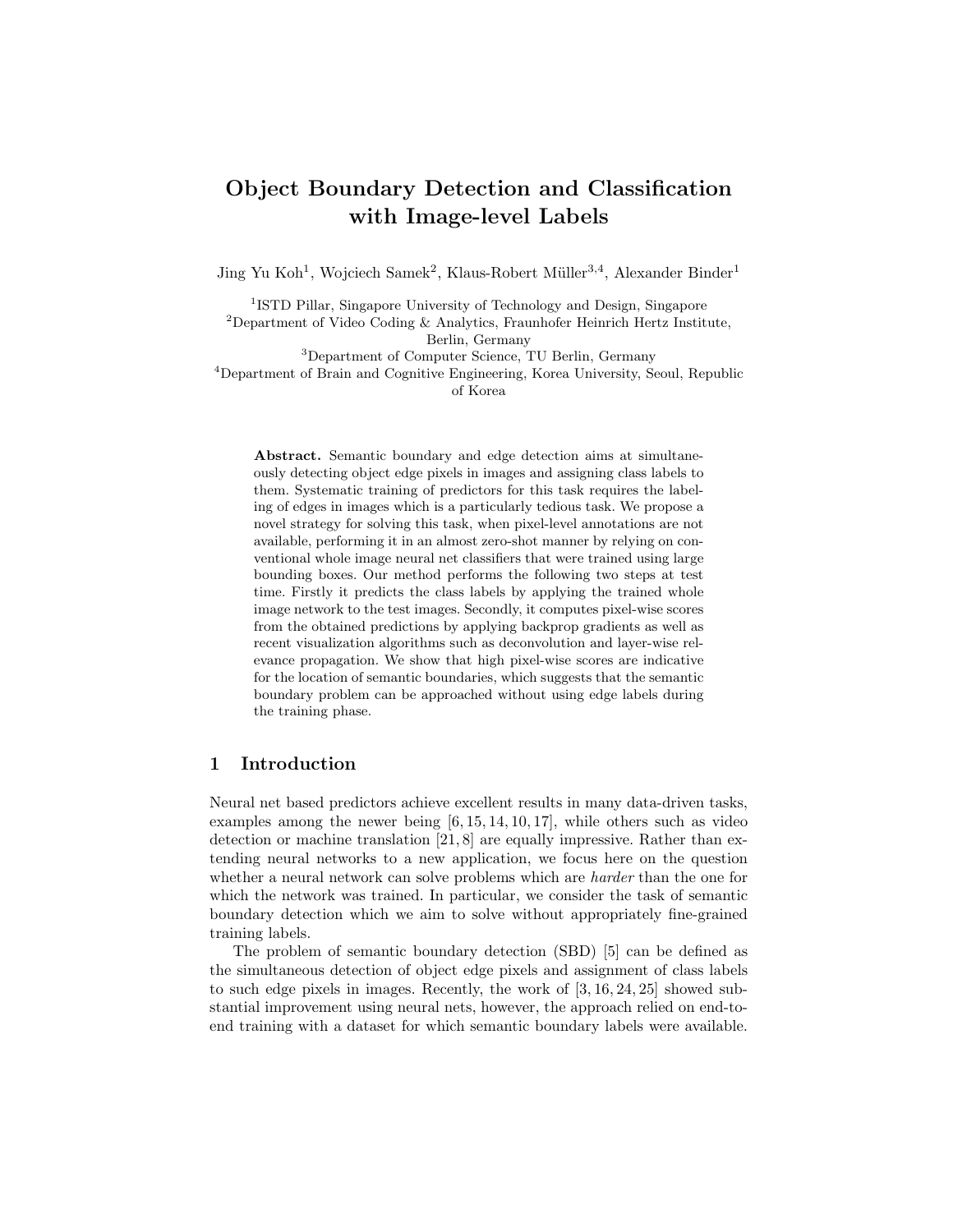When trying to build a predictor for SBD, practitioners face the problem that the classical inductive machine learning paradigm requires to create a dataset with semantic boundary labels, that is, for each image a subset of pixels in images corresponding to object edges is labeled with class indices. Creating such labelling is a particularly tedious task, unlike labelling whole images or drawing bounding boxes, both of which can be done very quickly. The best proof for this difficulty is the fact that we are aware of only one truly semantic boundary dataset [5]. Note that SBD is different from contour detection tasks [23] which aim at finding contours of objects without assigning class labels to them. In that sense the scope of our proposed work is different from unsupervised contour detection as in [13].

The main question in this paper is to what extent it is possible to solve the semantic boundary or edge detection task without having appropriately fine-grained labels, i.e., pixel-level ground truth, which are required for classical training paradigms ? We do not intend to replace the usage of pixel-wise boundary labels when they are available. We aim at use cases in which pixel-wise boundary labels are not available during the training phase. One example of using weaker annotations for semantic boundary detection is [9] where bounding box labels are used to learn semantic boundaries. We propose a novel strategy to tackle a problem requiring fine-grained labels, namely semantic boundary detection, with a classifier trained for image classification using only image-wise labels. For that we use neural nets that classify an image, and apply existing visualization methods that are able to assign class-specific-scores to single pixels. These class-specific pixel scores can then be used to define semantic boundary predictions.

The contribution of this paper is as follows. We demonstrate that classifier visualization methods are useful beyond producing nice-to-look-at images, namely for approaching prediction tasks on the pixel-level in the absence of appropriately fine-grained training labels. As an example, we apply and evaluate the performance of classifier visualization methods to the SBD task. We show that these visualization methods can be used for producing quantifiably meaningful predictions at a higher spatial resolution than the labels, which were the basis for training the classifiers. We discuss the shortcomings of such approaches when compared to the proper training paradigm that makes use of pixel-level labels. We do not expect such methods to beat baselines that employ the proper training paradigm and thus use pixel-level labels during training, but rather aim at the practitioner's case in which fine-grained training data is too costly in terms of money or time.

# 2 Obtaining Pixel-level Scores from Image-wise Predictions

In the following we introduce the methods that we will use for producing pixellevel scores without pixel-level labels during training time. It is common to all these methods that they take a classifier prediction  $f_c(x)$  on an image x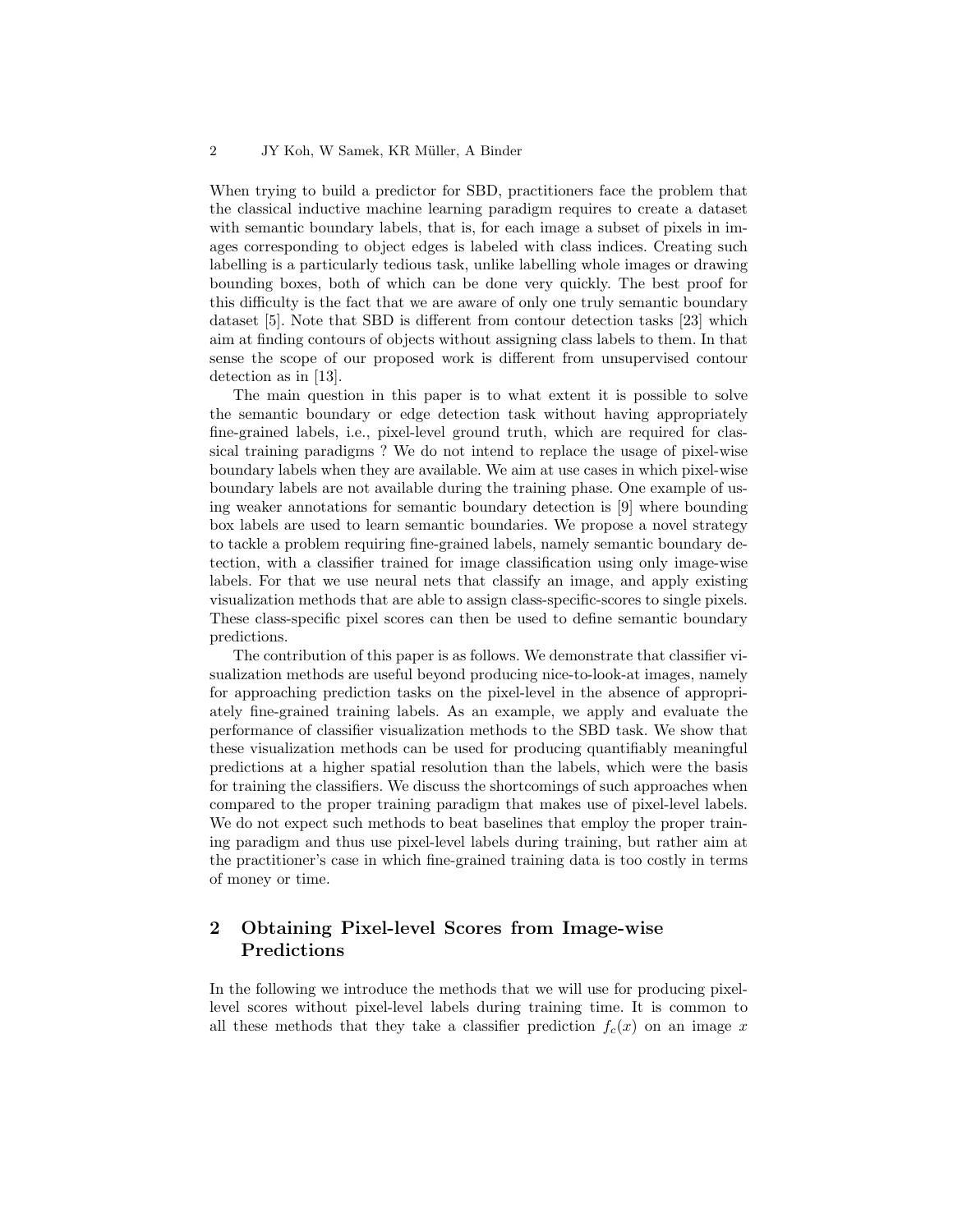and produce scores  $s_c(p)$  for pixels  $p \in x$ . Suppose we have classifiers  $f_c(x)$ for multiple classes  $c$ . Then we can tackle the SBD problem by  $(1)$  classifying an image, i.e., determine those classes that are present in the image, and (2) computing pixel-wise scores for those classes using one of the following methods.

#### 2.1 Gradient

Probably the most obvious idea to tackle the SBD problem is to run a forward prediction with a classifier, and compute the gradient for each pixel. Let  $x$  be an input image,  $f_1, \ldots, f_C$  be C outputs of a multi-class classifier and  $x_p$  be the p-th pixel. Computing pixel-wise scores for a class c and pixel  $p$  can be achieved using

$$
s(p) = \left\| \frac{\partial f_c}{\partial x_p}(x) \right\|_2 \tag{1}
$$

The norm runs here over the partial derivatives for the  $(r, g, b)$ -subpixels of a pixel p. Alternatively one can sum up the subpixel scores in order to have a pixel-score. Using gradients for visualizing sensitivities of neural networks has been shown in [20]. A high score in this sense indicates that the output  $f_c$  has high sensitivity under small changes of the input  $x_p$ , i.e. there exists a direction in the tangent space located at x for which the slope of the classifier  $f_c$  is very high.

In order to see the impact of partial derivatives, consider the case of a simple linear mapping that takes subpixels  $x_{p,s}$  of pixel p as input.

$$
f(x) = \sum_{p} \sum_{s \in \{r, g, b\}} w_{p,s} x_{p,s}
$$
 (2)

In this case backpropagation combined with an  $\ell_2$ -norm yields:

$$
s(p) = (w_{p,r}^2 + w_{p,g}^2 + w_{p,b}^2)^{1/2}
$$
\n(3)

Note that the input  $x_{p,s}$ , and in particular its sign plays no role in a visualization achieved by backpropagation, although obviously the sign of  $x_{p,s}$  does matter for deciding whether to detect an object  $(f(x) > 0)$  or not  $(f(x) < 0)$ . This is a limiting factor, when one aims to explain what pixels are relevant for the prediction  $f(x) > 0$ .

#### 2.2 Deconvolution

Deconvolution [26] is an alternative method to compute pixel-wise scores. Starting with scores given at the top of a convolutional layer, it applies the transposed filter weights to compute scores at the bottom of the same layer. Another important feature is used in max-pooling layers, where scores from the top are distributed down to the input that yielded the maximum value in the max pooling. Consider the linear mapping case again. Then deconvolution in the sense of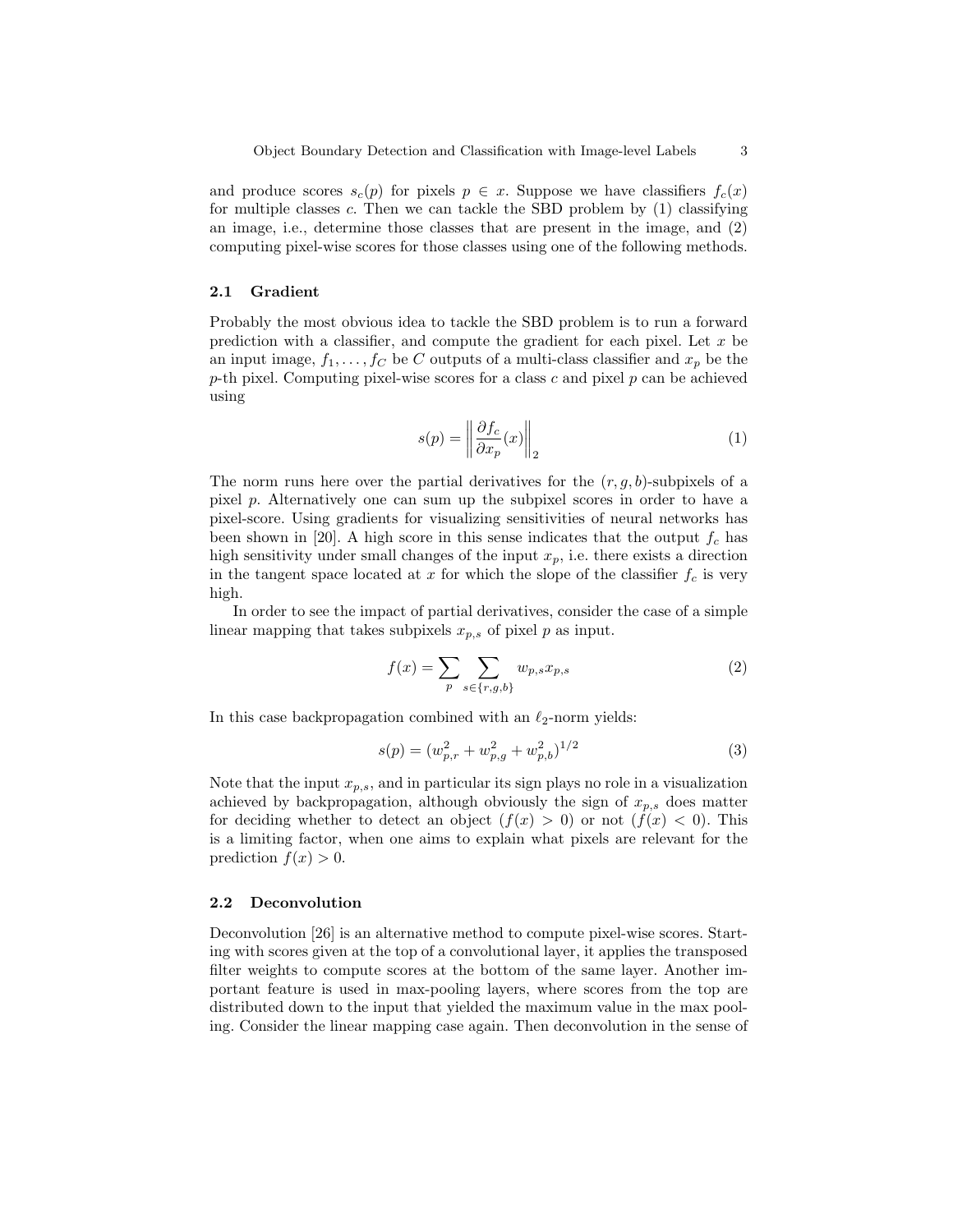multiplying the transposed weights  $w$  (as it is for example implemented in the Caffe package) yields for subpixel  $s$  of channel  $p$ 

$$
s(p,s) = f_c(x)w_{p,s}
$$
\n<sup>(4)</sup>

This score can be summed across subpixels, or one can take again an  $\ell_p$ -norm. When using summation across subpixels, then deconvolution is proportional to the prediction  $f_c(x)$ , in particular it expresses the dominating terms  $w_{p,s}x_{p,s} \approx$  $f_c(x)$  correctly which contribute most to the prediction  $f(x)$ .

### 2.3 Layer-wise Relevance Propagation

Layer-wise Relevance Propagation (LRP) [2] is a principled method for explaining neural network predictions in terms of pixel-wise scores. LRP reversely propagates a numerical quantity, named relevance, in a way that preserves the sum of the total relevance at each layer. The relevance is initialized at the output as the prediction score  $f_c(x)$  and propagated down to the inputs (i.e., pixels), so that the relevance conservation property holds at each layer

$$
f_c(x) = \ldots = \sum_j R_j^{(l+1)} \ldots = \sum_i R_i^{(l)} = \ldots = \sum_p R_p^{(1)} \tag{5}
$$

where  $\{R_j^{(l+1)}\}$  and  $\{R_i^{(l)}\}$  denote the relevance at layer  $l+1$  and l, respectively, and  $\{R_p^{(1)}\}$  represents the pixel-wise relevance scores.

Let us consider the neural network as an feed-forward graph of elementary computational units (neurons), each of them realizing a simple function of type

$$
x_j^{(l+1)} = g\left(0, \sum_i x_i^{(l)} w_{ij}^{(l,l+1)} + b_j^{(l+1)}\right) \quad \text{e.g.} \quad g(z) = \max(0, z) \tag{6}
$$

where j denotes a neuron at a particular layer  $l + 1$ , and, where  $\sum_i$  runs over all lower-layer neurons connected to neuron j.  $w_{ij}^{(l,l+1)}, b_j^{(l+1)}$  are parameters of a neuron. The prediction of a deep neural network is obtained by computing these neurons in a feed-forward pass. Conversely, [2] have shown that the same graph structure can be used to redistribute the relevance  $f(x)$  at the output of the network onto pixel-wise relevance scores  $\{R_p^{(1)}\}$ , by using a local redistribution rule

$$
R_i^{(l)} = \sum_j \frac{z_{ij}}{\sum_{i'} z_{i'j}} R_j^{(l+1)} \quad \text{with} \quad z_{ij} = x_i^{(l)} w_{ij}^{(l,l+1)} \tag{7}
$$

where i indexes a neuron at a particular layer l, and where  $\sum_j$  runs over all upper-layer neurons to which neuron  $i$  contributes. Application of this rule in a backward pass produces a relevance map (heatmap) that satisfies the desired conservation property.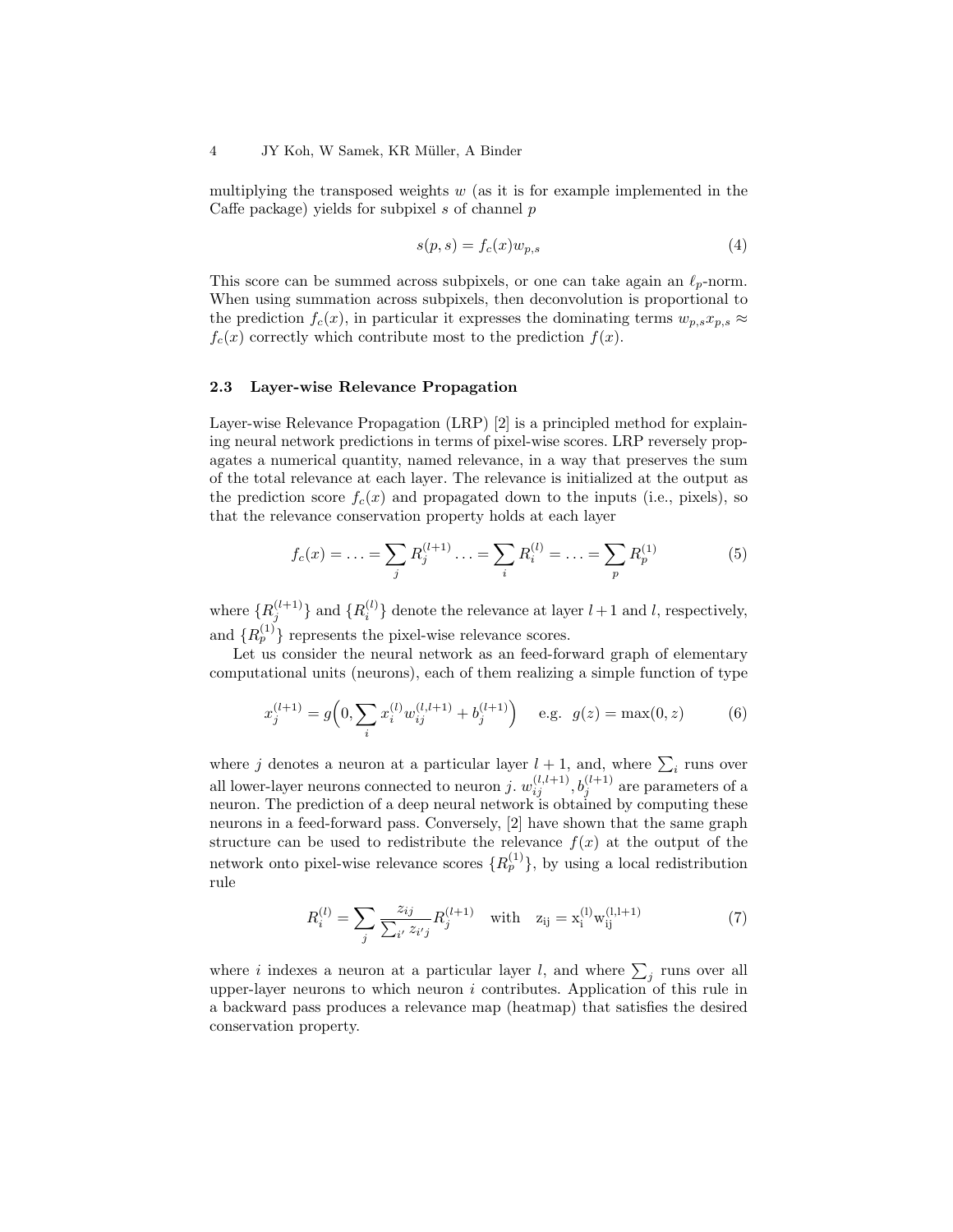We consider two other LRP algorithms introduced in [2], namely the  $\epsilon$ -variant and the  $\beta$ -variant. The first rule is given by:

$$
R_i^{(l)} = \sum_j \frac{z_{ij}}{\sum_{i'} z_{i'j} + \epsilon \operatorname{sign}(\sum_{i'} z_{i'j})} R_j^{(l+1)}
$$
(8)

Here for  $\epsilon > 0$  the conservation idea is relaxated in order to gain better numerical stability. The second formula is given by:

$$
R_i^{(l)} = \sum_j \left( \alpha \cdot \frac{z_{ij}^+}{\sum_{i'} z_{i'j}^+} + \beta \cdot \frac{z_{ij}^-}{\sum_{i'} z_{i'j}^-} \right) R_j^{(l+1)}.
$$
 (9)

Here,  $z_{ij}^+$  and  $z_{ij}^-$  denote the positive and negative part of  $z_{ij}$  respectively, such that  $z_{ij}^+ + z_{ij}^- = z_{ij}$ . We enforce  $\alpha + \beta = 1$ ,  $\alpha > 0$ ,  $\beta \le 0$  in order for the relevance propagation equations to be conservative layer-wise. Note that for  $\alpha = 1$  this redistribution rule is equivalent (for ReLU nonlinearities  $g$ ) to the  $z^+$ -rule by [18].

In contrast to the gradient, LRP recovers the natural decomposition of a linear mapping

$$
f(x) = \sum_{i=1}^{D} w_i x_i
$$
\n<sup>(10)</sup>

i.e., the pixel-level score

$$
R_i = w_i x_i \tag{11}
$$

not only depends on whether the classifier reacts to this input dimension ( $w_i >$ 0), but also if that feature is actually present  $(x<sub>i</sub> > 0)$ . An implementation of LRP can be found in [12].

## 3 Experiments

We perform the experiments on the SBD dataset with a Pascal VOC multilabel classifier from [11] that is available in the BVLC model zoo of the Caffe [7] package. This classifier was trained using the 4 edge crops and the center crops of the ground truth bounding boxes of the Pascal VOC dataset [4]. We do not use pixel labels at training time, however, for evaluation at test time we use the pixelwise ground truth, in order to be able to compare all methods quantitatively. Same as [5] we report the maximal F-score and the average precision on the pixel-level of an image. We stick to the same convention regarding counting true positives in a neighborhood, as introduced in [5].

#### 3.1 Performance on the SBD task

Table 1 shows the average precision (AP) scores for all methods. We can see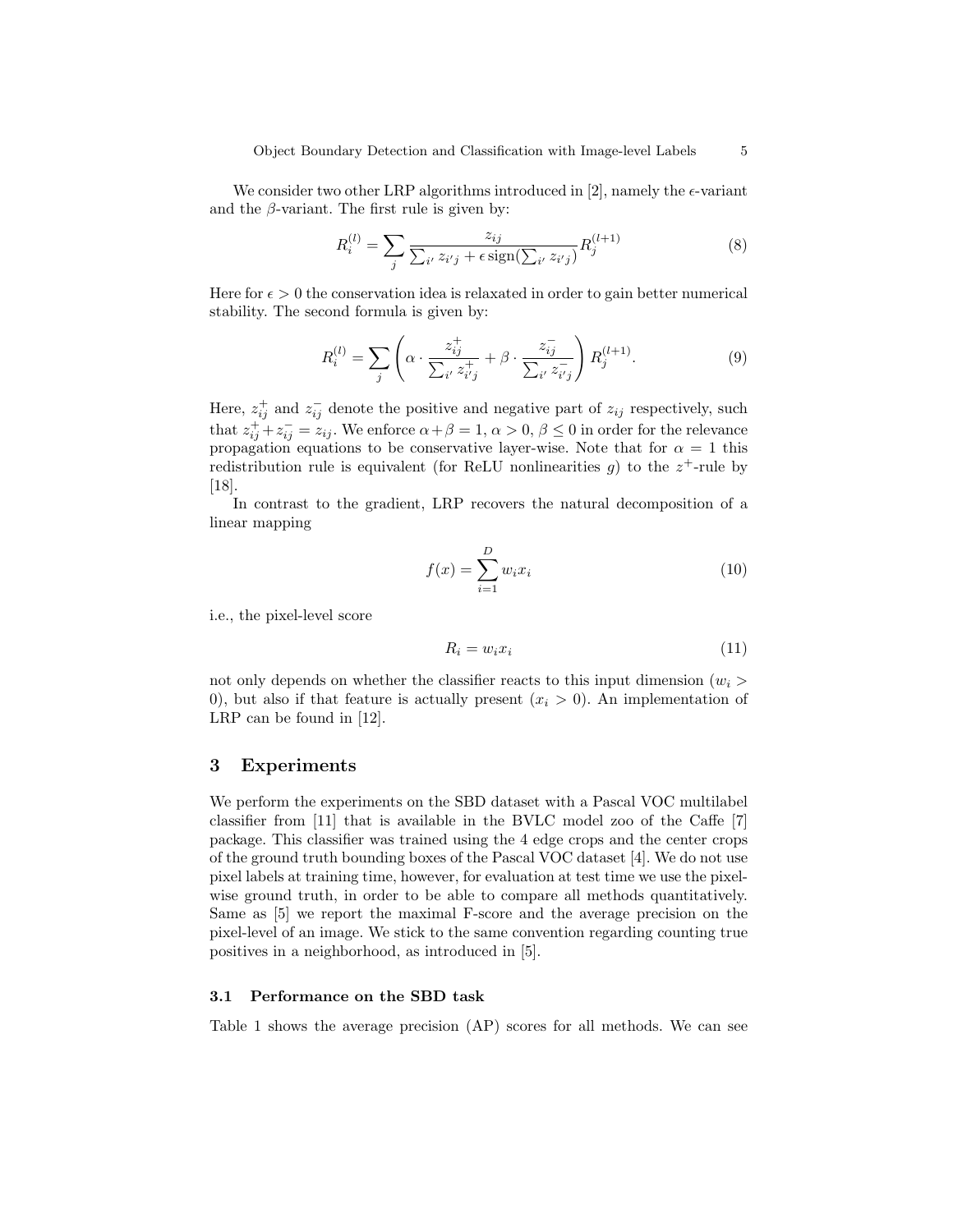Table 1. Average precision (AP) and maximal F-scores (MF) scores of various methods to compute pixel-wise scores from whole image classifiers without pixel-labels at training time, compared against the original method InverseDetectors [5] and Boundary detection using Neural nets HFL [3]. Only the last two both use pixel-labels at training time. All other use no pixel-level labels during training. Grad denotes Gradient, Deconv denotes [26],  $\epsilon$  and  $\beta$  refer to LRP variants given in equations (8) and (9) taken from [2].

| training phase: | image-level labels |      |      |                     |        |      | pixel-level labels                                                                           |      |
|-----------------|--------------------|------|------|---------------------|--------|------|----------------------------------------------------------------------------------------------|------|
| Method:         |                    |      |      |                     |        |      | Gradient Deconv $\beta = 0$ $\beta = -1$ $\epsilon = 1$ $\epsilon = 0.01$ InvDet [5] HFL [3] |      |
| AP              | 22.5               | 25.0 |      | 28.4 27.3 31.4 31.2 |        |      | 19.9                                                                                         | 54.6 |
| МF              | 31.0               | 33.3 | 35.1 | 34.1                | - 38.0 | 38.1 | 28.0                                                                                         | 62.5 |

from the table that the neural-network based method [3] which uses pixel-level ground truth at training time performs best by a large margin. Methods that do not employ pixel-level labels at training time perform far worse. However, we can see a certain surprise: all the methods perform better than the method [5] on Semantic Boundary Detection that was the best baseline before the work of [3] replaced it. Note that [5] as well as [3] relies on pixel-wise labels during training, whereas the proposed methods require only image-wise labels. This result gives a realistic comparison of how good methods on pixel-wise prediction without pixel-labels in the training phase can perform.

The pixel-wise scores for LRP are computed by summing over subpixels. For Gradient and Deconvolution using the negative sum over subpixels performed better than using the sum or the  $\ell_2$ -norm. For both cases negative pixel scores were set to zero. This follows our experience with Deconvolution and LRP that wave-like low-level image filters, which are typically present in deep neural nets, receive equally wave-like scores with positive and negative half-waves. Removing the negative half waves improves the prediction quality. Table 2 shows the

Table 2. Comparison of various ways to combine subpixel scores into a pixel-wise score.

| subpixel aggregation method | sum  | sum of negative scores | $\ell_2$ -norm |
|-----------------------------|------|------------------------|----------------|
| Gradient AP                 | 22.0 | 22.5                   | 18.8           |
| Deconvolution AP            | 22.9 | 25.0                   | 21.9           |

comparison of AP scores for various methods to compute a pixel-wise score from subpixel scores. Note that we do not show the  $\ell_2$ -norm, or the summed negative scores for the LRP methods, as LRP does preserve the sign of the prediction and thus using the sum of negative scores or  $\ell_2$ -norm has no meaningful interpretation for LRP.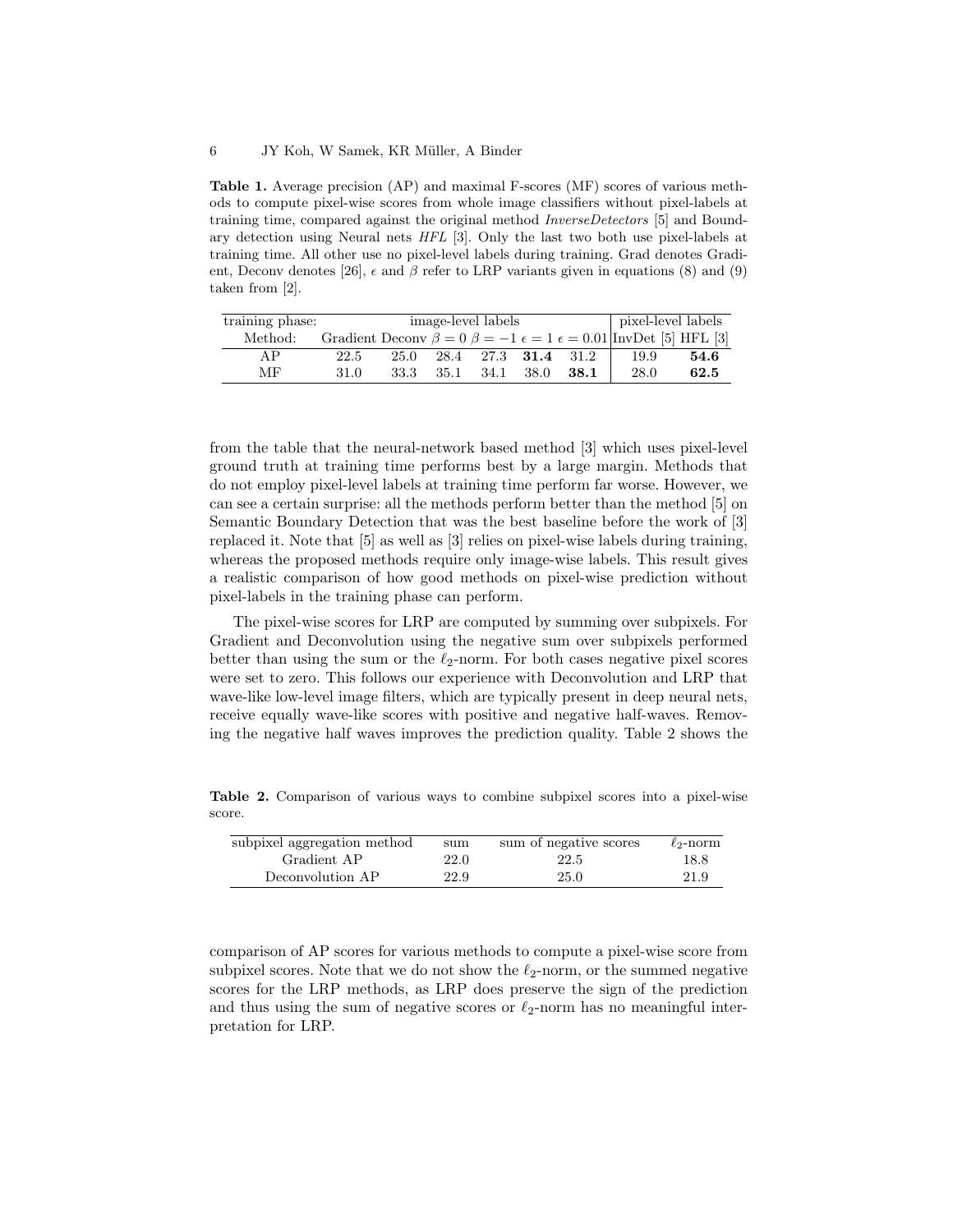#### 3.2 Shortcomings of visualization methods

Semantic boundaries are not the most relevant regions for the decision of above mentioned classifiers trained on images of natural scenes. This does not devaluate models trained on shapes. It merely says that, given RGB images of natural scenes as input, above object class predictors put considerable weight on internal edges and textures rather than outer boundaries, an effect which can be observed in the heatmaps in Figures 1 and 2. This is the primary hypothesis why the visualization methods above are partially mismatching the semantic boundaries. We demonstrate this hypothesis quantitatively by an experiment. For this we need to introduce a measure of relevance of a set of pixels which is independent of the computed visualizations.

Perturbation analysis We can measure the relevance of a set of pixels  $S \subset x$ of an image  $x$  for the prediction of a classifier by replacing the pixels in this set by some values, and comparing the prediction on the modified image  $\tilde{x}_{\mathcal{S}}$ against the prediction score  $f(x)$  for the original image [19] (similar approach has been applied for text in [1]). This idea follows the intuition that most random perturbations in a region that is important for classification will lead to a decline of the prediction score for the image as a whole:  $f(\tilde{x}_S) < f(x)$ . It is clear that there exist perturbations of a region yield an increase of the prediction score: for example a change that follows the gradient direction locally. Thus we will draw many perturbations of the set  $S$  from a random distribution  $P$  and measure an approximation the expected decline of the prediction

$$
m = f(x) - \mathbb{E}_{\mathcal{S} \sim P}[f(\tilde{x}_{\mathcal{S}})] \tag{12}
$$

We intend to measure the expected decrease for the set  $\mathcal S$  being the ground truth pixels for the SBD task, and compare it against the set of highest scoring pixels. For a fair comparison the set of highest scoring pixels will be limited to have the same size as the number of ground truth pixels. Highest scoring pixels will be defined by the pixel-wise scores from the above methods. We will show that the expected decrease is higher for the pixel-wise scores, which indicates that ground truth pixels representing semantic boundaries are not the most relevant subset for the classifier prediction.

The experiment to demonstrate this will be designed as follows. For each test image and each ground truth class we will take the set of ground truth pixels, and randomly perturb them. For a  $(r, g, b)$ -pixel we will draw the values from a uniform distribution in  $[0,1]^3 \subset \mathbb{R}^3$ . For each image and present class of semantic boundary task ground truth we repeat 200 random perturbations of the set in order to compute an approximation to Equation (12). We compute the average over all images to obtain the average decrease on ground truth pixels  $m_{GT}$ ,  $m_{GT}$  is an average measure of relevance of the ground truth pixels.  $m_{GT}$ is to be compared against the analogous quantity  $m<sub>V</sub>$  derived from the topscoring pixels of a visualization method. For a given visualization method  $V \in$  ${Gradient, Decomv, LRP-\beta, LRP-\epsilon}$ , we define the set of pixels to be perturbed as the pixels with the highest pixel-wise scores computed from the visualization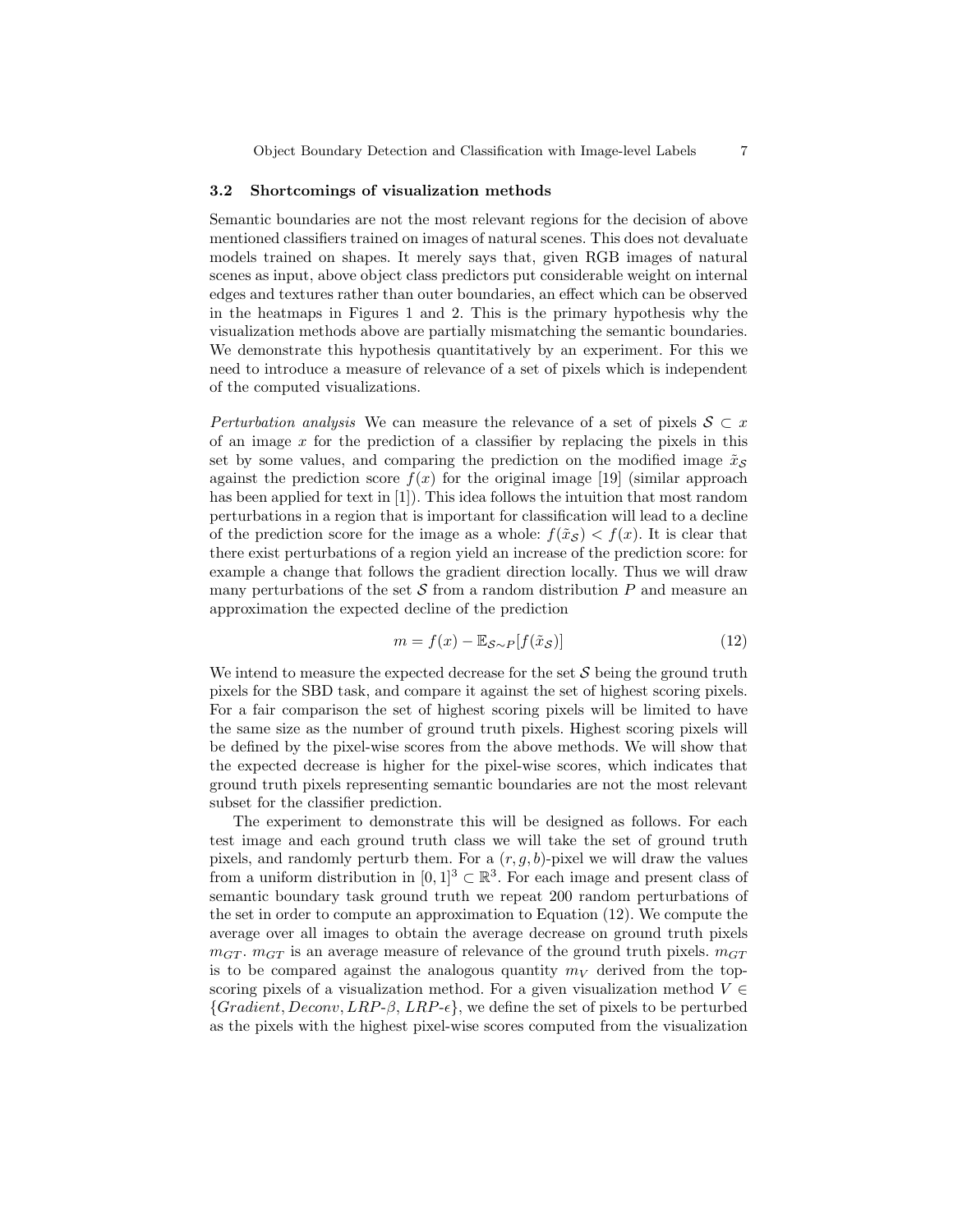method. The set size for this set will be the same as the number of ground truth pixels of the semantic boundary task of the same image and class. Running the same perturbation idea according to Equation (12) on this set yields a measure  $m<sub>V</sub>$  of average decrease of classifier prediction that is specific to the most relevant pixels of the given visualization method.

**Table 3.** Comparison of the averaged prediction scores.  $f(x)$  denotes the average prediction for the unperturbed images for all ground truth classes.  $m_{GT}$  denotes the average prediction for images with perturbed ground truth pixels.  $m_{Deconv}$  and  $m_{LRP,\epsilon=1}$ denotes the average prediction for images with perturbed highest scoring pixels having the same cardinality as the ground truth pixels, using Deconvolution and LRP.

| $f_c(x)$    | $m_{GT}$      | $m_{Deconv}$  | $m_{LRP,\epsilon=1}$ |  |
|-------------|---------------|---------------|----------------------|--|
| $10.20 + 0$ | $7.73 + 0.36$ | $5.68 + 0.38$ | $1.73 + 0.34$        |  |

Table 3 shows the results of the comparison. Note that we take the ground truth in the image that has been resized to match the receptive field of the neural net  $(227 \times 227)$ , and apply one step of classical morphological thickening. This thickened ground truth set will be used. The standard deviation was computed for the 200 random perturbations and averaged over images and classes. We can see from the table that the decrease is stronger for the visualization methods compared to the ground truth pixels. This holds for Deconvolution as well as for LRP. The pixels highlighted by these methods are more relevant for the classifier prediction, even though they disagree with boundary pixel labels. In summary this supports our initially stated hypothesis that boundary pixels are not the most relevant for classification, and our explanation why these methods are partially mismatching the set of boundary ground truth labels.

We can support this numerical observation also by example images. We can observe two error cases. Firstly, the pixel-wise predictions may miss semantic boundaries that are deemed to be less discriminative for the classification task. This adds to false negatives. Secondly, the pixel-wise predictions may assign high scores to pixels that are relevant for the classification of an object and lie inside the object. Figure 1 shows some examples. We can clearly see false negatives and false positives in these examples, for example for the car and LRP- $\epsilon = 1$ where the window regions are deemed to be highly relevant for the classifier decision, but the outer boundary on the car top is considered irrelevant which is a bad result with respect to boundary detection. For the cat most of the methods focus on its face rather than the cat boundaries. The bird is an example where deconvolution gives a good result. For the people with the boats the heatmap is shown for the people class. In this example LRP- $\epsilon = 1$  focuses correctly most selectively on the people, same as for the tiny car example.

We can observe from these figures a common sparsity of the pixel-wise prediction methods. This motivates why we did not aim at solving segmentation tasks with these methods. Finally we remark that this sparsity is not an artefact of the particular deep neural network from [11] tuned for PASCAL VOC.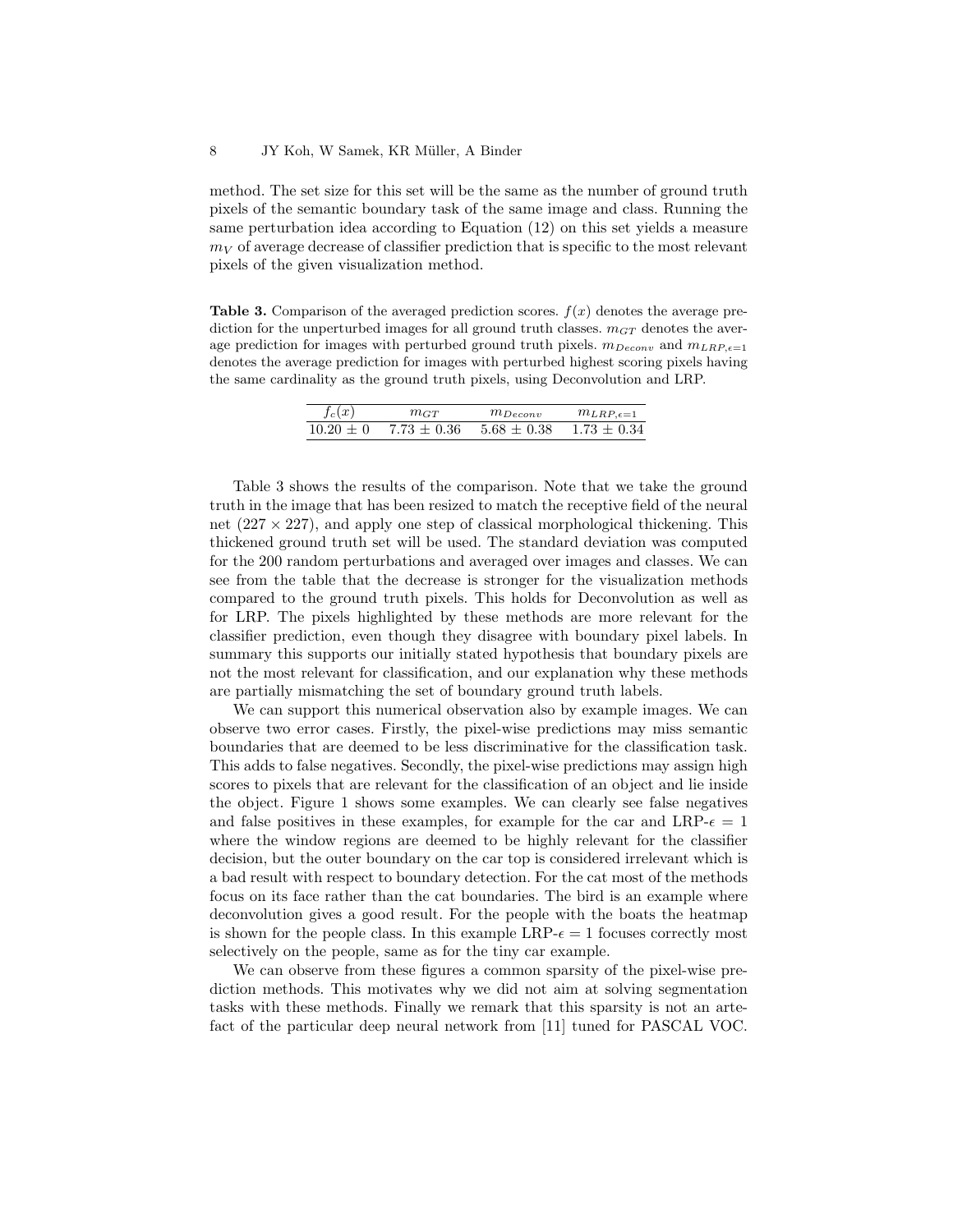

Fig. 1. Heatmaps of pixel-wise scores compared against the groundtruth. From left to right: original image, pixel-level ground truth, gradient (negative scores), Deconvolution (negative scores), LRP with  $\beta = 0$  and with  $\epsilon = 1$ .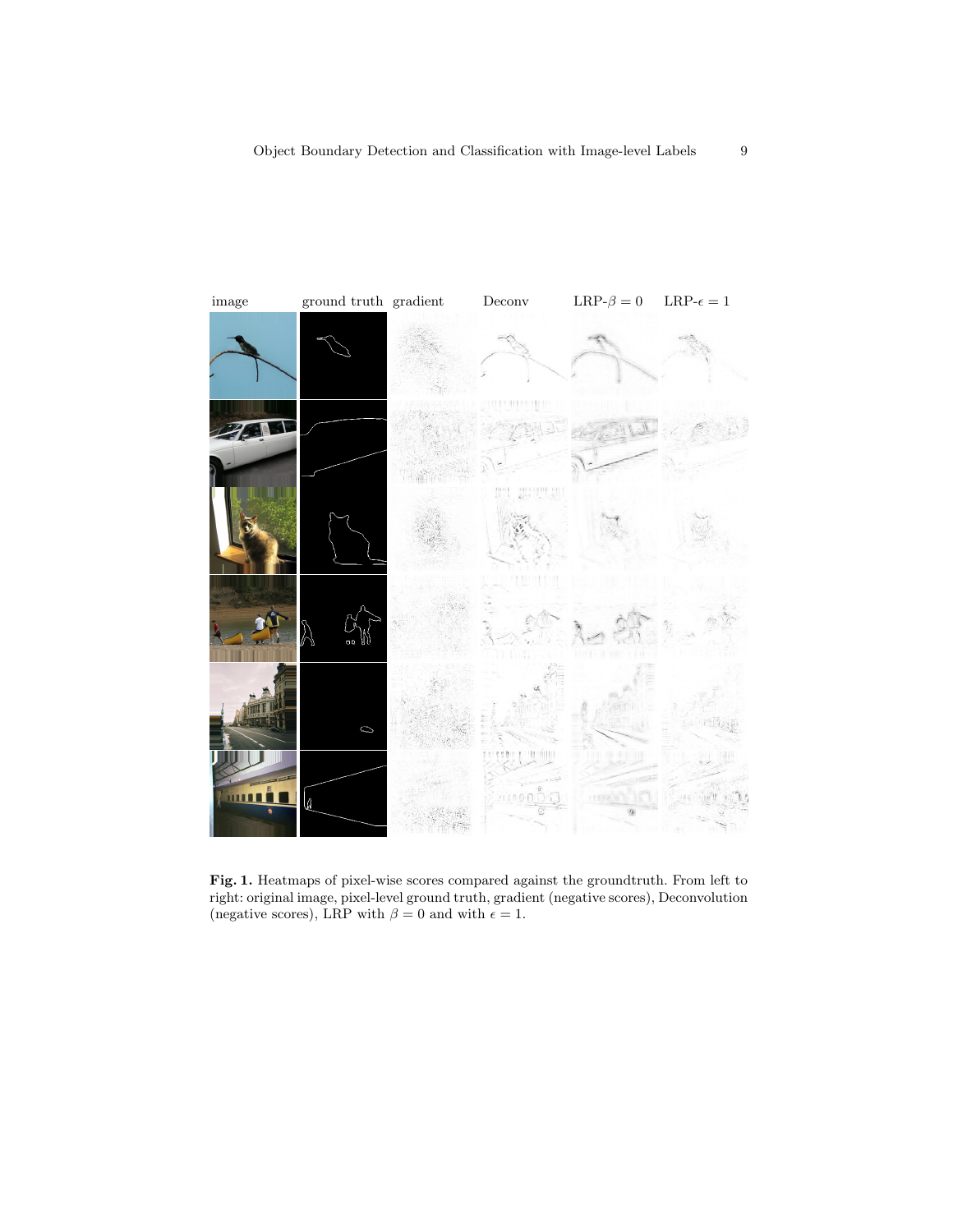#### 10 JY Koh, W Samek, KR Müller, A Binder

Figure 2 shows the same effect for the GoogleNet Reference Classifier [22] of the Caffe Package [7]. As an example, for the wolf, parts of the body in the right have missing boundaries. Indeed this part is not very discriminative. A similar interpretation can be made for the lower right side of the dog which has a strong image gradient but not much dog-specific evidence.



Fig. 2. Heatmaps of pixel-wise scores computed for the GoogleNet Reference Classifier of the Caffe Package show the sparsity of pixel-wise prediction methods. The used classifiers were: Timber wolf, Bernese mountain Dog and Ram. Left Column: image as it enters the deep neural net. Middle: pixel-wise scores computed by LRP with  $\epsilon = 1$ . Right: pixel-wise scores computed by LRP with  $\beta = 0$ .

## 4 Conclusion

We presented here several methods for zero-shot learning for semantic boundary detection and evaluated them quantitatively. These methods are useful when pixel-level labels are unavailable at training time. These methods perform reasonably against previous state of the art. It would be interesting to evaluate these methods on other datasets with class-specifically labeled edges, if they would become available in the future. Furthermore we have shown that classifier visualization methods [20, 26, 2] have applications beside pure visualization due to their property of computing predictions at a finer scale.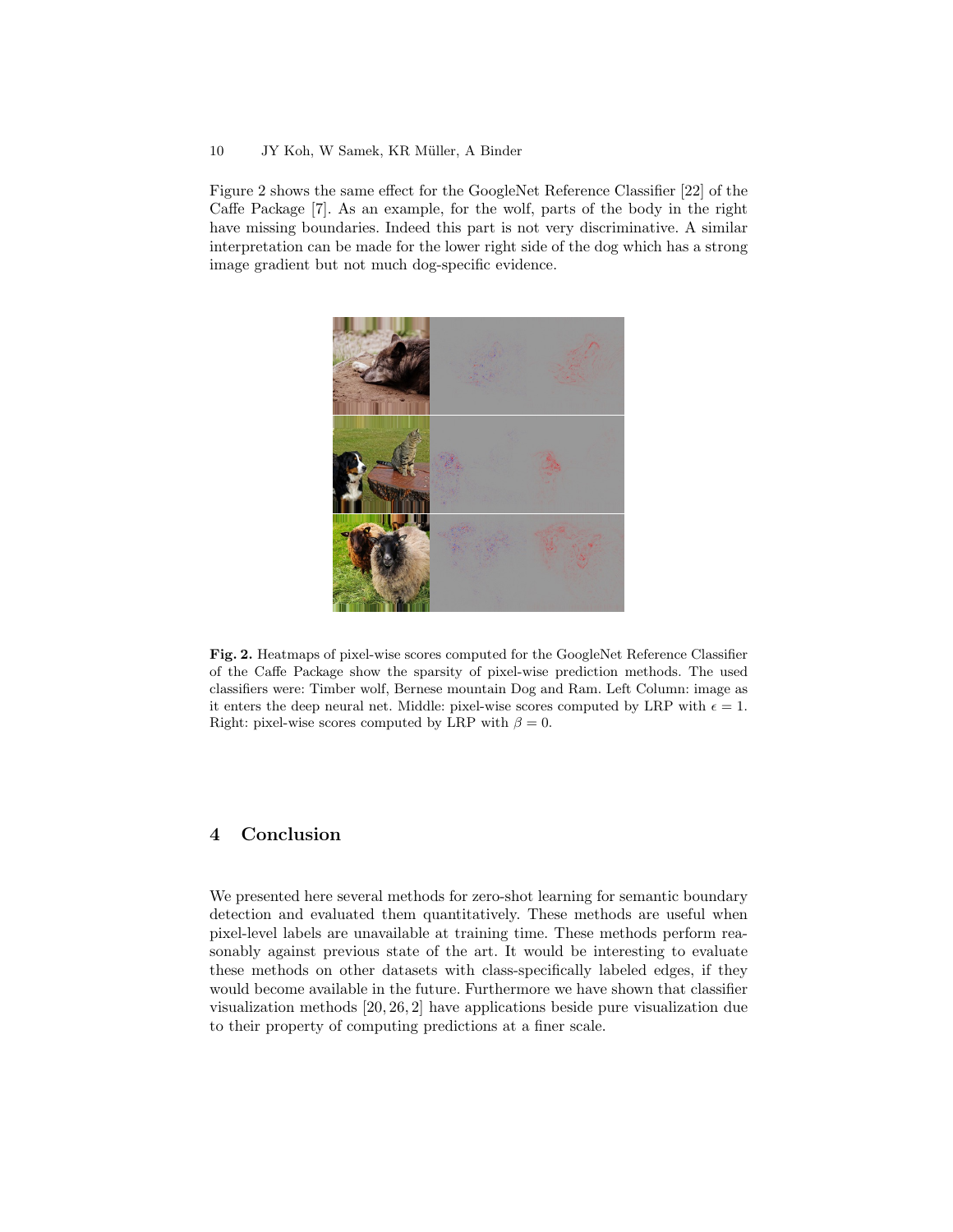## References

- 1. Arras, L., Horn, F., Montavon, G., Müller, K.R., Samek, W.: Explaining predictions of non-linear classifiers in nlp. In: Proc. of the 1st Workshop on Representation Learning for NLP. pp. 1–7. Association for Computational Linguistics (2016)
- 2. Bach, S., Binder, A., Montavon, G., Klauschen, F., M¨uller, K.R., Samek, W.: On pixel-wise explanations for non-linear classifier decisions by layer-wise relevance propagation. PLOS ONE 10(7), e0130140 (2015)
- 3. Bertasius, G., Shi, J., Torresani, L.: High-for-low and low-for-high: Efficient boundary detection from deep object features and its applications to high-level vision. In: IEEE ICCV. pp. 504–512 (2015)
- 4. Everingham, M., Van Gool, L., Williams, C., Winn, J., Zisserman, A.: The pascal visual object classes (voc) challenge. IJCV 88(2), 303–338 (2010)
- 5. Hariharan, B., Arbelaez, P., Bourdev, L.D., Maji, S., Malik, J.: Semantic contours from inverse detectors. In: IEEE ICCV. pp. 991–998 (2011)
- 6. Hariharan, B., Arbeláez, P.A., Girshick, R.B., Malik, J.: Hypercolumns for object segmentation and fine-grained localization. In: IEEE CVPR. pp. 447–456 (2015)
- 7. Jia, Y., Shelhamer, E., Donahue, J., Karayev, S., Long, J., Girshick, R.B., Guadarrama, S., Darrell, T.: Caffe: Convolutional architecture for fast feature embedding. In: Proc. of the ACM Int. Conf. on Multimedia. pp. 675–678 (2014)
- 8. Karpathy, A., Toderici, G., Shetty, S., Leung, T., Sukthankar, R., Li, F.: Largescale video classification with convolutional neural networks. In: IEEE CVPR. pp. 1725–1732 (2014)
- 9. Khoreva, A., Benenson, R., Omran, M., Hein, M., Schiele, B.: Weakly supervised object boundaries. In: The IEEE Conference on Computer Vision and Pattern Recognition (CVPR) (June 2016)
- 10. Koutník, J., Cuccu, G., Schmidhuber, J., Gomez, F.J.: Evolving large-scale neural networks for vision-based reinforcement learning. In: GECCO. pp. 1061–1068 (2013)
- 11. Lapuschkin, S., Binder, A., Montavon, G., M¨uller, K.R., Samek, W.: Analyzing classifiers: Fisher vectors and deep neural networks. In: IEEE CVPR. pp. 2912– 2920 (2016)
- 12. Lapuschkin, S., Binder, A., Montavon, G., M¨uller, K.R., Samek, W.: The layer-wise relevance propagation toolbox for artificial neural networks. Journal of Machine Learning Research 17(114), 1–5 (2016)
- 13. Li, Y., Paluri, M., Rehg, J.M., Dollar, P.: Unsupervised learning of edges. In: The IEEE Conference on Computer Vision and Pattern Recognition (CVPR) (June 2016)
- 14. Long, J., Shelhamer, E., Darrell, T.: Fully convolutional networks for semantic segmentation. In: IEEE CVPR. pp. 3431–3440 (2015)
- 15. Malinowski, M., Rohrbach, M., Fritz, M.: Ask your neurons: A neural-based approach to answering questions about images. In: IEEE ICCV. pp. 1–9 (2015)
- 16. Maninis, K.K., Pont-Tuset, J., Arbelaez, P., Gool, L.V.: Convolutional oriented boundaries: From image segmentation to high-level tasks. IEEE Transactions on Pattern Analysis and Machine Intelligence PP(99), 1–1 (2017)
- 17. Mnih, V., Kavukcuoglu, K., Silver, D., Rusu, A.A., Veness, J., Bellemare, M.G., Graves, A., Riedmiller, M., Fidjeland, A.K., Ostrovski, G., Petersen, S., Beattie, C., Sadik, A., Antonoglou, I., King, H., Kumaran, D., Wierstra, D., Legg, S., Hassabis, D.: Human-level control through deep reinforcement learning. Nature 518(7540), 529–533 (02 2015)